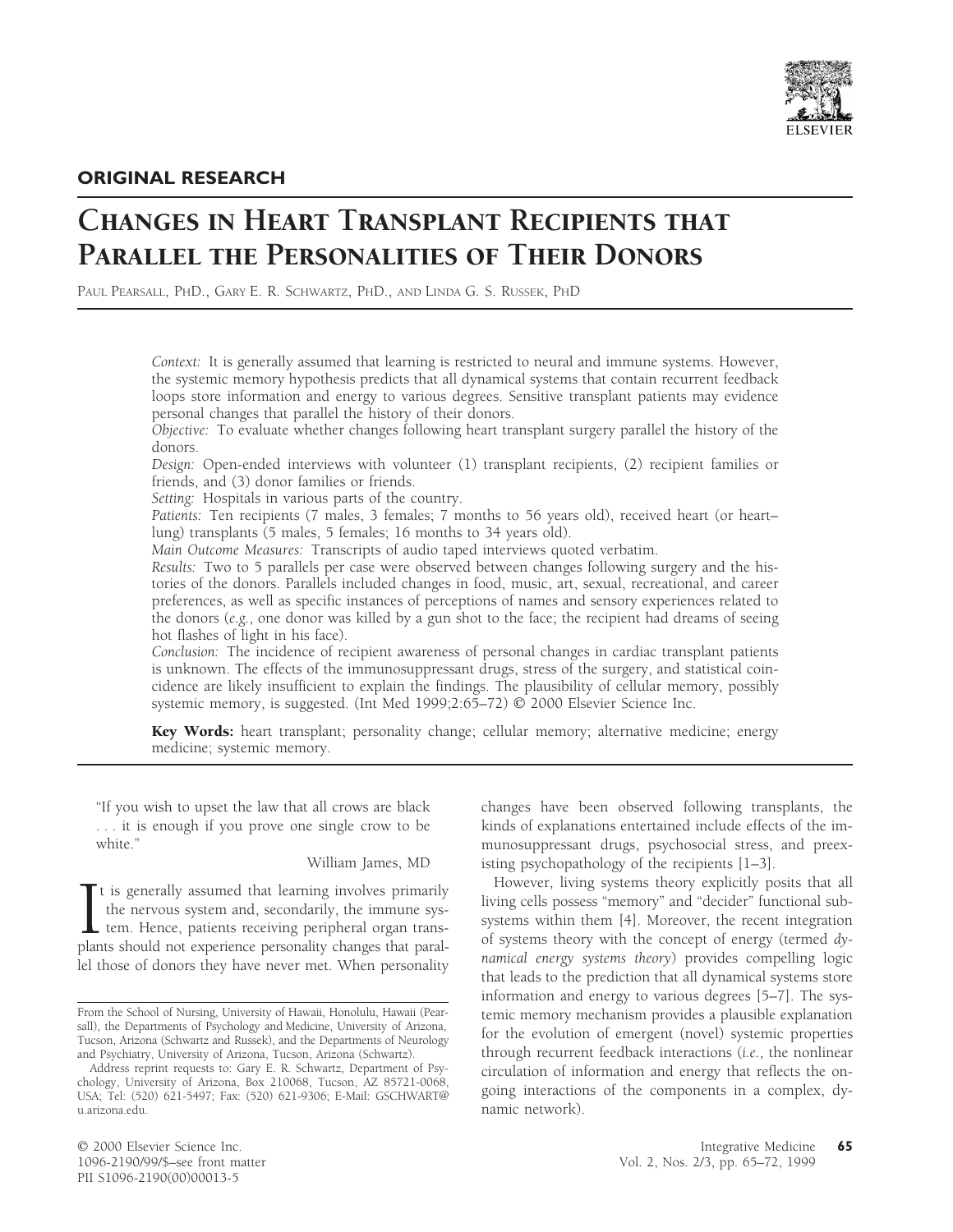and cellular systems. Hence, evidence for atomic systemic age, sex, and cardiac conditions of the recipients, are summemory, molecular systemic memory, and cellular sys- marized in Table 1. temic memory should be found in these systems. Each of the 10 cases include a donor family member's re-

variety of controversial and seemingly anomalous observa-<br>tions in complementary and alternative medicine, includ-<br>family members, recipients, and recipient family members tions in complementary and alternative medicine, includ-<br>ing homeopathy [8] It also makes new predictions One (or friends), are quoted directly from the transcripts. Pering homeopathy [8]. It also makes new predictions. One (or friends), are quoted directly from the transcripts. Per-<br>prediction is that sensitive recipients of organ transplant sonal opinions (including controversial conten prediction is that sensitive recipients of organ transplant sonal opinions (including controversial content) are re-<br>can experience aspects of the donor's personal history ported verbatim. Sample key phrases are used to in

transplant at Yale—New Haven Hospital in 1988. She reported noticing that various attitudes, habits, and tastes Donor 1: "Danny, My Heart is Yours." changed following her surgery. She had inexplicable crav-<br>
ings for foods she previously disliked. For example, though<br> **Phrases of His Songs.**" ings for foods she previously disliked. For example, though she was a health-conscious dancer and choreographer,<br>upon leaving the hospital she had an uncontrollable urge to go to a Kentucky Fried Chicken and order chicken nug-<br>to go to a Kentucky Fried Chicken and order chicken nug and oranges she used to prefer. She began behaving with a year to clean out his room after he died. We found a<br>an aggressiveness and impetuosity that was uncharacteristic book of poems he had never shown us, and we've neve of her, but turned out to be similar to the personality of told anyone about them. One of them has left us shaken her donor. Interestingly, uneaten Kentucky Fried chicken emotionally and spiritually. It spoke of his seeing his own nuggets were found in the jacket of the young man when sudden death. He was a musician too, and we found a he was killed. Song he titled 'Danny, My Heart is Yours.' The words about

sought by William Novak, the co-author of the book [9]. to someone. He had decided to donate his organs when he Pearsall proposed that the immunosuppressant drugs could was 12 years old. We thought it was quite strange but we conceivably lower the threshold for patients to potentially thought they were talking about it in school. When we met register cellular memories stored in the transplanted organs his recipient, we were so . . . we didn't know li<br>(cited in [9] extended in [10]) Schwartz and Russek pro- was. We don't know now. We just don't know." (cited in [9], extended in [10]). Schwartz and Russek pro-<br>posed that the rejection process might not only reflect the The recipient reported:<br>rejection of the material comprising the cells, but also the "When they showed rejection of the material comprising the cells, but also the "When they showed me pictures of their son, I knew<br>systemic information and energy stored within the cells as him directly. I would have picked him out anywhere.

first names were mentioned by family members or friends was her illness, but she said she felt more energy, not less.<br>in the transcripts. All recipients and family members (or She said she wanted to play an instrument and in the transcripts. All recipients and family members (or She said she wanted to play an instrument and she wanted diotaped. The transcripts were examined by Schwartz and new heart as her lover's heart. She said her lover had come Russek and selected for inclusion in this report. to save her life."

Recurrent feedback loops exist in all atomic, molecular, The age, sex, and cause of death of the donors, and the

The systemic memory mechanism has been applied to a port (or equivalent), a recipient's report (or equivalent), a recipient's report (or equivalent), a recipient's report (or equivalent), a recipient of controversial and s can experience aspects of the donor's personal history and the verbatim. Sample key phrases are used to introduce<br>stored in the transplanted tissues.<br>In 1997, a book titled A Change of Heart [9] was pubsised that described

book of poems he had never shown us, and we've never Opinions about the plausibility of cellular memory were how my son felt he was destined to die and give his heart

Systemic information and energy stored within the cells as<br>
well (cited in [9], extended in [7,8]). Sylvia was unique be-<br>
us always my lover, maybe in mean the is in love with me. He is<br>
cause she received a substantial a

to sing. When she wrote her first song, she sang about her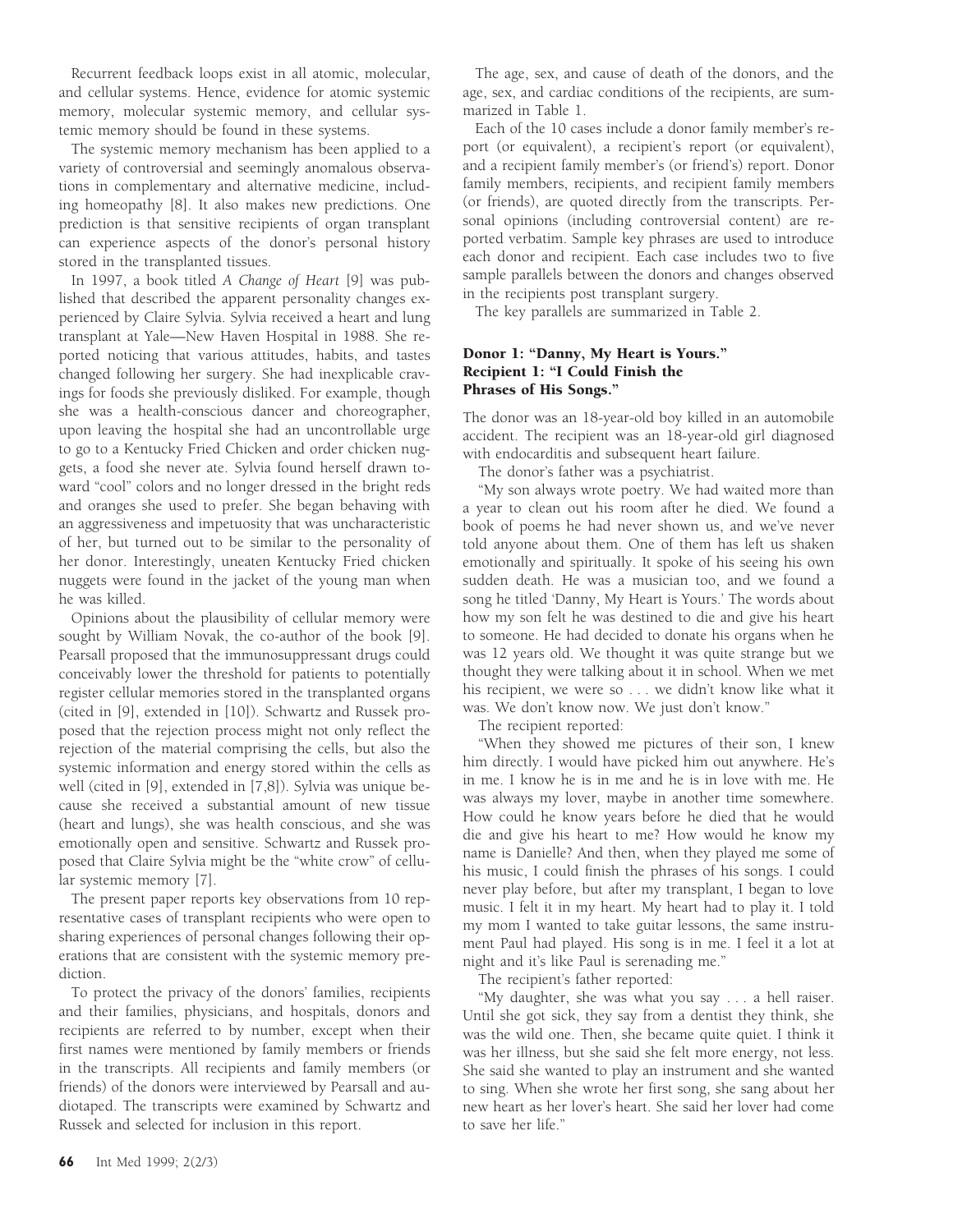Table 1. Summary of donor and recipient cases

| Donor        |     |            |                      | Recipient |            |                                            |
|--------------|-----|------------|----------------------|-----------|------------|--------------------------------------------|
| Case         | Age | <b>Sex</b> | Cause of death       | Age       | <b>Sex</b> | <b>Diagnosis</b>                           |
|              | 18  | M          | Automobile accident  | 18        | F          | Endocarditis; heart failure                |
|              | 1.4 | M          | Bathtub drowning     | 0.7       | M          | Tetology of Fallot                         |
|              | 24  | F          | Automobile accident  | 26        | M          | Cystic fibrosis                            |
|              |     | M          | Drive-by shooting    | 47        | M          | Aortic stenosis                            |
|              | 19  | F          | Automobile accident  | 29        | F          | Endocarditis; cardiomyopathy               |
| <sub>(</sub> | 14  | F          | Gymnastics accident  | 47        | M          | Benign myxoma; cardiomyopathy              |
|              | 3   | F          | Pool drowning        | 9         | М          | Myocarditis; septal defect                 |
| 8            | 19  | F          | Dance class accident | 19        | F          | Cardiomyopathy                             |
|              | 3   | М          | Fall from window     | 5         | M          | Cardiomyopathy                             |
| 10           | 34  | M          | Shooting             | 56        | M          | Atherosclerosis; ischemic<br>heart disease |

ent] first saw me, he ran to me and pushed his nose against he never did things like that. He would never let go of my<br>me and rubbed and rubbed it. It was just exactly what we hand in church and never run to a stranger. Wh did with Jerry. Jerry and Carter's heart is five-years-old him why he did it, now, but Carter's eyes were Jerry's eyes. When he hugged he went with him." me, I could feel my son. I mean I could feel him, not just symbolically. He was there. I felt his energy." **Donor 3: "She Would Look at a Naked Woman** 

"I'm a doctor. I'm trained to be a keen observer and have **Model and Paint a Landscape from That!"**<br>always been a natural born skeptic. But this was real. I **Recipient 3: "He Loves Landscapes and In** always been a natural born skeptic. But this was real. I **Recipient 3: "He Loves Landscapes and Just Stares"**<br>know people will say that I need to believe my son's spirit is alive, and perhaps I do. But I felt it. My husband and my<br>father felt it. And I swear to you, and you can ask my<br>mother Carter said the same baby-talk words that Ierry dent suffering from cystic fibrosis who received a mother, Carter said the same baby-talk words that Jerry dent suffering is<br>said Carter is six but he was talking Jerry's baby talk and lung transplant. said. Carter is six, but he was talking Jerry's baby talk and<br>playing with my nose just like Jerry did."<br>The donor's sister reported:<br>"We stayed with the [recipient family] that night. In the "My sister was a very sensual

middle of the night, Carter came in and asked to sleep painting. She was on her way to her first solo showing at a<br>with my bushand and me. He cuddled up between us ex. If they art shop when a drunk plowed into her. It's a with my husband and me. He cuddled up between us ex-<br>actly like Jerry did and we began to cry. Carter told us not art store that supports gay artists. My sister was not really actly like Jerry did, and we began to cry. Carter told us not to cry because Jerry said everything was okay. My husband very 'out' about it, but she was gay. She said her landscape<br>Lour parents, and those who really knew Jerry have no paintings were really representations of the moth I, our parents, and those who really knew Jerry have no doubt. Our son's heart contains much of our son and beats figure. She would look at a naked woman model and paint<br>in Carter's chest. On some level, our son is still alive "a landscape from that! Can you imagine? She was gi in Carter's chest. On some level, our son is still alive."

The recipient's mother reported: The recipient reported:

does that. He is very, very shy, but he went to her just like woman's heart would make me gay. Since my surgery, I've he used to run to me when he was a baby. When he whis- been hornier than ever and women just seem to look even pered "It's okay mama," I broke down. He called her more erotic and sensual, so I thought I might have gotten mother, or maybe it was Jerry's heart talking. And one more internal transsexual surgery. My doctor told it was just my thing that got to us: we found out talking to Jerry's mom new energy and lease on life that made me feel that way, that Jerry had mild cerebral palsy mostly on his left side. but I'm different. I know I'm different. I make love like I

**Donor 2: "Jerry's Baby Talk"** never did as a baby and it only showed up after the trans-Recipient 2: "Carter Said the Same Baby-Talk Words" plant. The doctors say its probably something to do with his

The donor was a 16-month-old boy who drowned in a<br>bathtub. The recipient was a 7-month-old boy diagnosed<br>with Tetalogy of Fallot (a hole in the ventricular septum<br>with displacement of the aorta, pulmonary stenosis, and<br>thi

"I saw Carter go to her [the donor's mother]. He never "I never told anyone at first, but I thought having a Carter has stiffness and some shaking on that same side. He know exactly how the woman's body feels and responds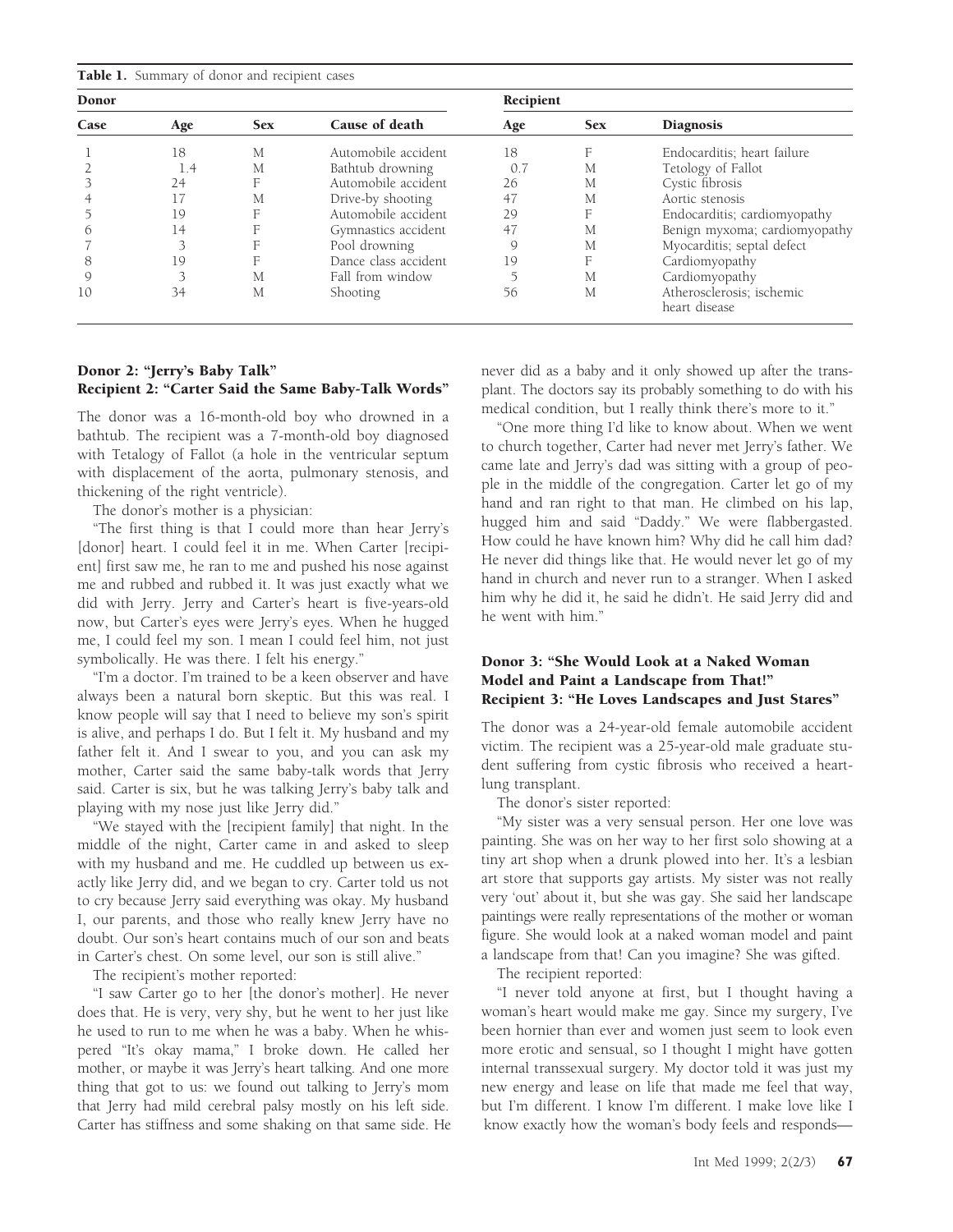Table 2. Summary of parallels between donors and changes in The donor's mother reported: recipients following transplant surgery "Our son was walking to violin class when he was hit.

| Case 1  | The name Danny (Danielle)                       |
|---------|-------------------------------------------------|
|         | Song                                            |
|         | Musician                                        |
| Case 2  | Rubbing behavior                                |
|         | Baby talk                                       |
|         | Hugging/cuddle behavior                         |
|         | Recognized donor's biological father            |
| Case 3  | Landscapes                                      |
|         | Paintings in museums                            |
|         | Knowledge of female body                        |
|         | Sensual                                         |
|         | Carries purse and other female behaviors        |
| Case 4  | Classical music                                 |
|         | Whistle's songs he has not heard                |
|         | Increased comfort with blacks                   |
| Case 5  | Vegetarian (hated meat)                         |
|         | Man crazy                                       |
|         | Feminine                                        |
| Case 6  | Jumps around                                    |
|         | Female giggle                                   |
|         | Hunger decrease and vomiting                    |
|         | Sees world as teenager                          |
| Case 7  | Water phobia                                    |
|         | Perceived fear of being left by parents         |
| Case 8  | Preference for dance and singing                |
|         | Choice of medicine                              |
|         | The name Angela (my angel)                      |
| Case 9  | The name Tim                                    |
|         | Age of donor                                    |
|         | Change to dislike Power Rangers                 |
| Case 10 | Flash of light in face (shot in face)           |
|         | Vision of person looking like Jesus (the killer |

weaker before, but it's not that. He's like, I mean he just<br>knows my body as well as I do. He wants to cuddle, hold,<br>and take a lot of time. Before he was a good lover, but not<br>classical music. He doesn't know the name of thing, he loves to go to museums. He would never, absolutely never do that. Now he would go every week. Some-<br>Donor 5: "She Was Man Crazy When She Was a times he stands for minutes and looks at a painting with-<br>Little Girl and It Never Stopped." out talking. He loves landscapes and just stares. Sometimes Recipient 5: "Women Are Still Attractive to Me, I just leave him there and come back later." But My Boyfriend Turns Me On. I Think I Got

## **Donor 4: "He Died Right There on the Street** The donor was a 19-year-old woman killed in an automo-<br> **Hugging his Violin Case"** The donor was a 19-year-old woman killed in an automo-<br> **Recipient 4: "I Used to Hate Classic**

The donor was a 17-year-old black male student victim of "My Sara was the most loving girl. She owned and oper-<br>a drive-by shooting. The recipient was a 47-year-old white ated her own health food restaurant and scolded me a drive-by shooting. The recipient was a 47-year-old white male foundry worker diagnosed with aortic stenosis. stantly about not being a vegetarian. She was a great kid.

Nobody knows where the bullet came from, but it just hit him and he fell. He died right there on the street hugging his violin case. He loved music and his teachers said he had a real thing for it. He would listen to music and play along with it. I think he would have been at Carnegie Hall someday, but the other kids always made fun of the music he liked."

The recipient reported:

"I'm real sad and all for the guy who died and gave me his heart, but I really have trouble with the fact that he was black. I'm not a racist, mind you, not at all. Most of my friends at the plant are black guys. But the idea that there is a black heart in a white body seems really . . . well, I don't know. I told my wife that I thought my penis might grow to a black man's size. They say black men have larger penises, but I don't know for sure. After we have sex, I sometimes feel guilty because a black man made love to my wife, but I don't really think that seriously. I can tell you one thing, though: I used to hate classical music, but now I love it. So I know it's not my new heart, because a black guy from the hood wouldn't be into that. Now it calms my heart. I play it all the time. I more than like it. I play it all the time. I didn't tell any of the guys on the line that I have a black heart, but I think about it a lot."

The recipient's wife reports:<br>"He was more than concerned about the idea when he heard it was a black man's heart. He actually asked me if he could ask the doctor for a white heart when one came almost as if it is my body. I have the same body, but I still would kill me if he knew I told you this, but for the first<br>think I've got a woman's way of thinking about sex now." The recipient's girlfriend:<br>The recipient's

## A Gender Transplant."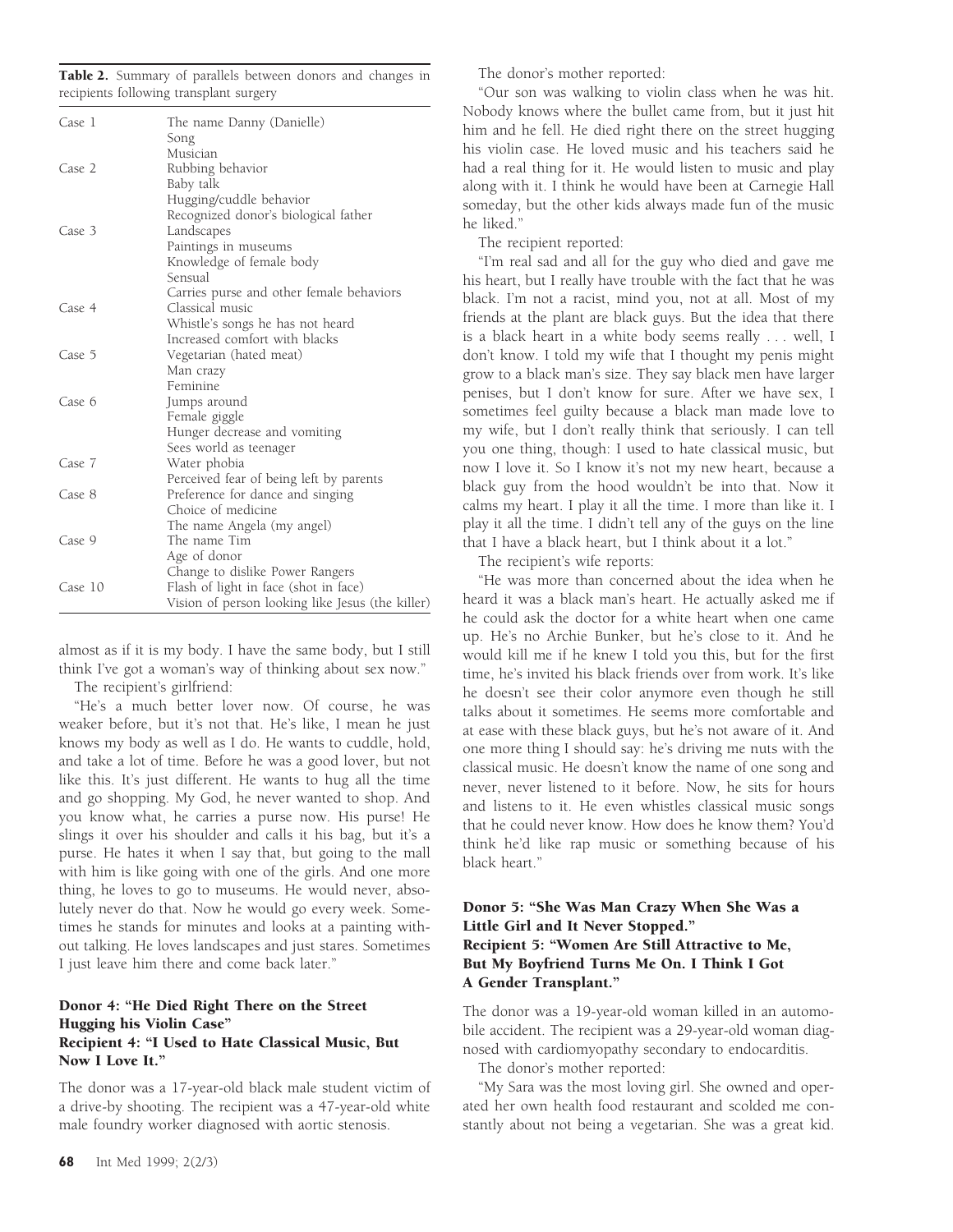Wild, but great. She was into the free love thing and had a The recipient reported: different man in her life every few months. She was man "I feel new again. I feel like a teenager. I actually feel crazy when she was a little girl and it never stopped. She giddy. I know it's just the energy of the new heart, but I rewas able to write some notes to me when she was dying. ally feel younger in every way, not just physically. I see the She was so out of it, but she kept saying how she could world that way. I'm really young at heart. I have this feel the impact of the car hitting them. She said she could annoying tendency to giggle that drives my wife nuts. And feel it going through her body." there's something about food. I don't know what it is. I get

"You can tell people about this if you want to, but it will would help if I could throw up." make you sound crazy. When I got my new heart, two The recipient's brother reported: things happened to me. First, almost every night and still "Gus is a teenager. No doubt about that. He's a kid or at sometimes now, I actually feel the accident my donor had. least he thinks he's a kid. Even when we're bowling, he<br>I can feel the impact in my chest. It slams into me, but my yells and jumps around like a fool. He's got thi I can feel the impact in my chest. It slams into me, but my doctor said everything looks fine. Also, I hate meat now. I laugh now. It's a girl's laugh and we tell him that. He can't stand it. I was McDonald's biggest money maker, and doesn't care. His appetite never did bounce back after the now meat makes me throw up. Actually, when I even smell surgery. He's pretty much nauseated almost all the time.<br>it, my heart's starts to race. But that's not the big deal. My After thanksgiving dinner, and he loved, he we it, my heart's starts to race. But that's not the big deal. My doctor said that's just due to my medicines. I couldn't tell and vomited. We took him to the emergency room, but it him but what really bothers me is that I'm engaged to be wasn't anything to do with his new heart. They sa him, but what really bothers me is that I'm engaged to be wasn't anything to do with his new heart. They said it was<br>married now He's a great guy and we love each other. The probably a reaction to something in the meal. No married now. He's a great guy and we love each other. The probably a reaction to something in the meal. None of the<br>sex is terrific. The problem is I'm gay. At least I thought I rest of the family got sick, though. He's go sex is terrific. The problem is, I'm gay. At least, I thought I rest of the family got sick, though. He's going to h<br>was After my transplant I'm not I don't think anyway watch it. His doctor is concerned about his weight." was. After my transplant, I'm not . . . I don't think anyway . . . I'm sort of semi- or confused gay. Women still seem attractive to me, but my boyfriend turns me on. Women<br>don't. I have absolutely no desire to be with a woman. I<br>think I got a gender transplant."<br>**Recipient 7: "Jimmy is now Deathly Afraid of**<br>the **Water."** 

Recipient's brother reported:

and now her new heart made her straight. She threw out ily pool. The recipient was a 9-<br>all her books and stuff about gay politics and never-talks myocarditis and septal defect. all her books and stuff about gay politics and never talks myocarditis and septal defect.<br>about it any more, She was really militant about it before. The recipient's mother, about the donor: about it any more. She was really militant about it before. The recipient's mother, about the donor:<br>She holds hands and cuddles with Steven just like my girl. "He [the recipient] doesn't know who his donor was or She holds hands and cuddles with Steven just like my girl-<br>
"He [the recipient] doesn't know who his donor was or<br>
friend does with me She talks girl talk with my girlfriend how she died. We do. She drowned at her mother's friend does with me. She talks girl talk with my girlfriend how she died. We do. She drowned at her mother's boy-<br>where before she would be lecturing about the evils of sex-<br>friend's house. Her mother and her boyfriend lef where before she would be lecturing about the evils of sex-<br>ist men And my sister the queen of the Big Mac hates a teenage baby sitter who was on the phone when it hapist men. And my sister, the queen of the Big Mac, hates meat. She won't even have it in the house." pened. I never met her father, but the mother said they

The donor was a 14-year-old girl injured in a gymnastics<br>accident. The recipient was a 47-year-old man diagnosed<br>with benign myxoma and cardiomyopathy.<br>We are donor's mother reported:<br>with benign myxoma and cardiomyopathy. while, she was purging. I think they would call her a little anorexic. We took her to therapy about it, but she just Donor 8: "She Would Have Made an Outstanding wasn't much into food. And she had this silly little giggle Physician, but She Wanted to Dance and Sing. when she got embarrassed. It sounded like a little bird." That's How She Died."

The recipient reported: hungry, but after I eat, I often feel nauseated and that it

"Susie's straight now. I mean it seriously. She was gay The donor was a 3-year-old girl who drowned in the fam-<br>d now her new heart made her straight. She threw out ily pool. The recipient was a 9-year-old boy diagnosed wi

had a very ugly divorce and that the father never saw his **Donor 6: "She Would Skip Meals, and for Awhile,**<br> **She Was Purging."**<br> **Recipient 6: "And There's Something About Food**<br> **Recipient 6: "And There's Something About Food**<br> **Recipient 6: "And There's Something About Food**<br>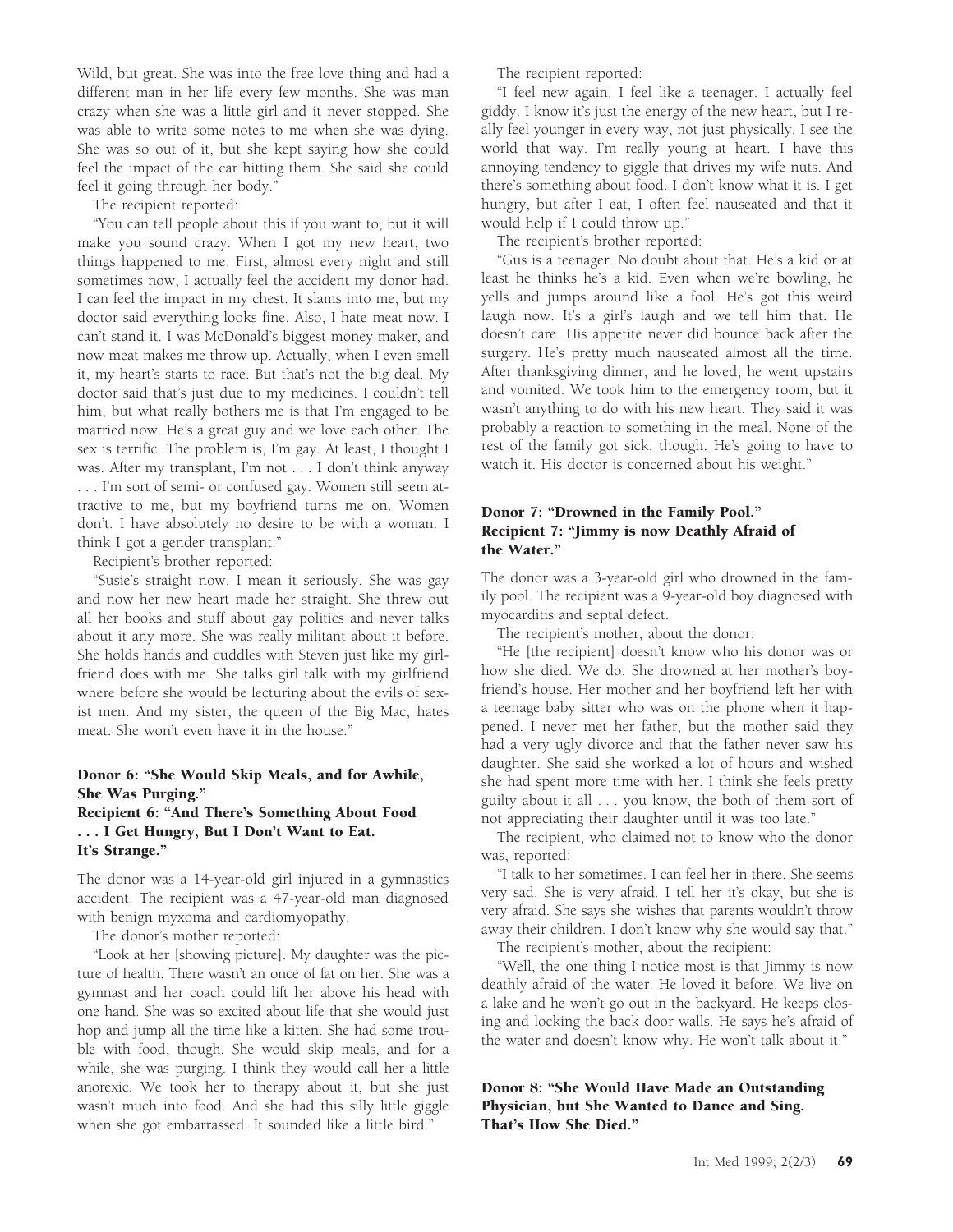sisters in a former life. I only know my donor was a girl<br>my age, but it's more than that. I talk to her at night or<br>who died had fallen from a window. We didn't even<br>when I'm sad. I feel her answering me, I can feel it in when I'm sad. I feel her answering me. I can feel it in my know his age until now. Daryl had it about right. Probably<br>chest I put my left hand there and press it with my right its a lucky guess or something, but he got it chest. I put my left hand there and press it with my right. This is pooky, though, is that he not only got the age right. What<br>It's like I can connect with her. Sometimes she seems sad. It's spooky, though, is that he not I think she wanted to be a nurse or something, but other some idea of how he died, he got the name right. The boy's times it's like she wanted to be on Broadway. I think she name was Thomas, but for some reason his immedia wanted to on Broadway more. I want to be a nurse, but I family called him "Tim."<br>could be a doctor too. I hope she will be happy because. The recipient's mother reported: could be a doctor too. I hope she will be happy, because The recipient's mother reported:<br>
she will always be my angel, my sister in my chest. I carry "Are you going to tell him the real Twilight Zone thing? my angel with me everywhere." Timmy fell trying to reach a Power Ranger toy that had

"We can sometimes hear her talking to her heart. It's like a 'dear diary' thing. She puts her hand on her chest and talks to who she thinks her donor is. Once, we found her Donor 10: "That's Exactly How Carl Died. holding a stethoscope to her chest to try to hear her new **The Bastard Shot Him Right in the Face."**<br>heart. I think she still does that sometimes. And the only **Recipient 10: "I Would See a Flash of Lig** other thing is that she really wants to go to medical school in my Face and my Face Gets Real, Real Hot. now. She never wanted to do that before, but that's be-<br>cause I don't think she thought she would live. She's al-

ment window. The recipient was a 5-year-old boy with say that to them, but I wish I could have touched Ben's septal defect and cardiomyopathy. chest and talked to my husband's heart."

**Recipient 8: "I Think She Wanted to be a Nurse** recipient] at the transplant meeting, I broke into tears. We or Something, but Other Times It's Like She went up to the giving tree where you hand a token sym-Wanted to be on Broadway. I Think She bolizing your donor. I was already crying when my hus-Wanted to be on Broadway More." band told me to look at the table we were passing. It was

The donor was a 19-year-old woman who suffered a brocheas. The donor was a 19-year-old woman who suffered a brocheas the receiptent was a 19-year-old and metally in the donor's mother reported:<br>
"We meet in decayle illust

The recipient's mother reported:<br>"We can sometimes hear her talking to her heart It's like his Power Rangers anymore...."

# Recipient 10: "I Would See a Flash of Light Right

ready changed her college classes." The donor was a 34-year-old police officer shot attempting to arrest a drug dealer. The recipient was a 56-year-old col-

**Donor 9: "Timmy Fell Trying To Reach a Power**<br> **Ranger Toy that had Fallen on the Ledge of**<br> **Recipient 9: "He Likes Power Rangers A Lot I**<br> **Recipient 9: "He Likes Power Rangers A Lot I**<br> **Recipient 1 met** Ben [the recip The donor was a 3-year-old boy who fell from an apart- think I was really trying to ask Carl how he was. I wouldn't

The donor's mother reported: "What really bothers me, though, is when Casey said "It was uncanny. When I met the family and Daryl [the offhandedly that the only real side effect of Ben's surgery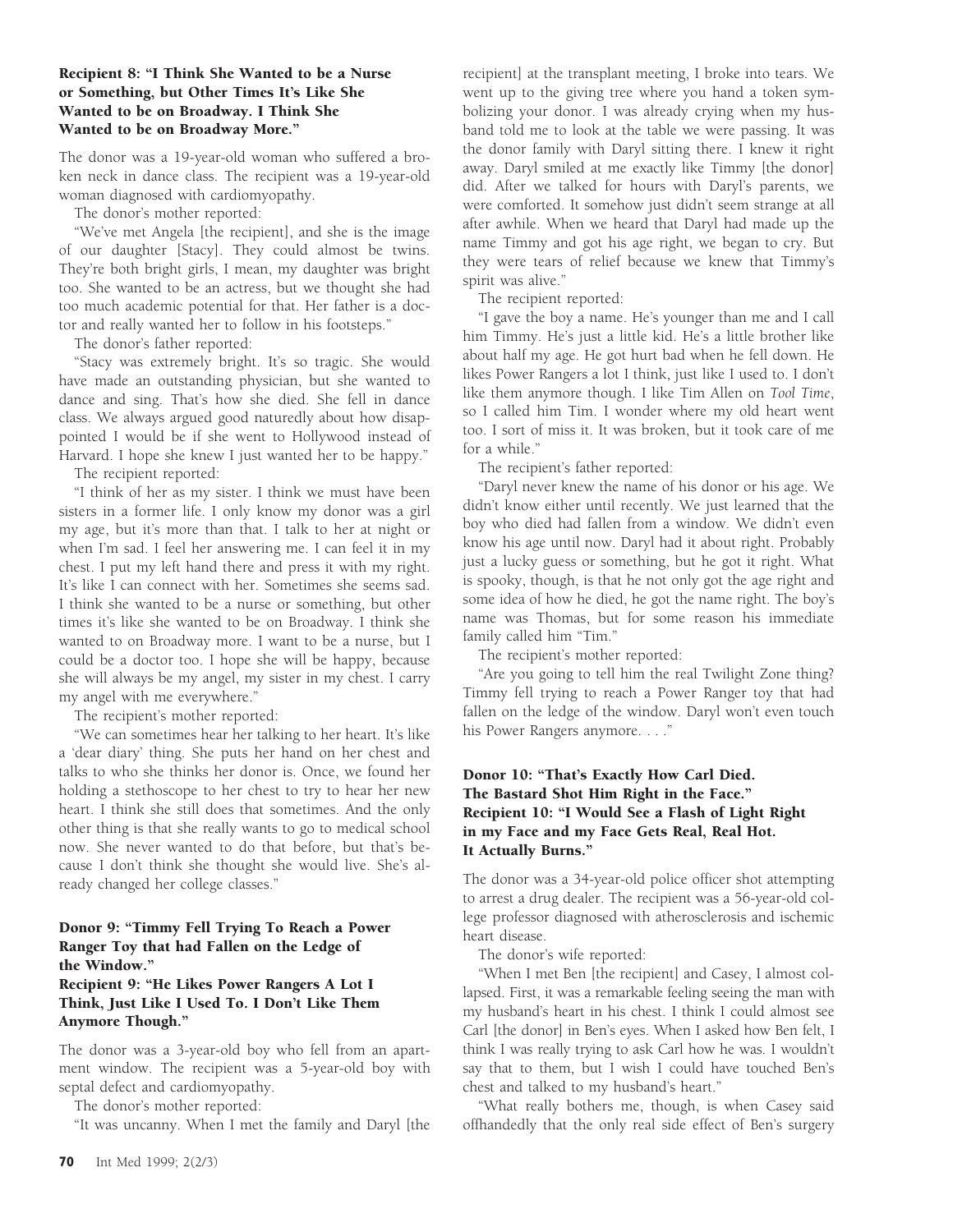was flashes of light in his face. That's exactly how Carl youth would prefer "rap" music. Hence, he dismissed the died. The bastard shot him right in the face. The last thing idea that his new radical change in preference for classical he must have seen is a terrible flash. They never caught the music could have come from the heart of the donor. Howguy, but they think they know who it is. I've seen the ever, unbeknownst to the recipient, the donor actually drawing of his face. The guy has long hair, deep eyes, a loved classical music, and died "hugging his violin case" on beard, and this real calm look. He looks sort of like some the way to his violin class.

"If you promise you won't tell anyone my name, I'll tell heart transplant and had experienced a large set of person-[Casey] knows. I only knew that my donor was a 34-year- personality changes include a passion for the color pink (a old very healthy guy. A few weeks after I got my heart, I color he disliked prior to surgery), and preference for per-<br>began to have dreams. I would see a flash of light right in furmes (which prior to his surgery he could my face and my face gets real, real hot. It actually burns. and would not allow his wife to wear). He currently bathes Just before that time, I would get a glimpse of Jesus. I've and wears feminine fragrances. His daughter's tease him, had these dreams and now daydreams ever since: Jesus and he afraid to share these experiences with his doctors. and then a flash. That's the only thing I can say is some- He shared them with Schwartz and Russek because he thing different, other than feeling really good for the first learned they were open to these changes and would help<br>time in my life."<br>him discover if they were related to the donor (efforts are

"I'm very, very glad you asked him about his transplant. is interesting because he was pronounced dead twice and<br>He is more bothered than he'll tell you about these flashes. inviewed prior to his transplant. He had a near-He is more bothered than he'll tell you about these flashes. revived prior to his transplant. He had a near-death experi-<br>He says he sees Jesus and then a blinding flash. He told the sence that according to the patient and doctors about the flashes but not Jesus. They said it's prob-<br>ably a side effect of the medications, but God we wish they<br>Recipients may vary in their openness to ably a side effect of the medications, but God we wish they Recipients may vary in their openness to receiving cellu-<br>Would stop."<br>Iar information as well as vary in their clarity in experienc-

than 74 transplant cases, 23 of whom were heart trans- search. Theoretically, more individuals should be able to plants, that were brought to Pearsall's attention over the retrieve information if they are encouraged to be open and past ten years [10]. Since the cases were collected sporadi- receive the information. Hypnosis could be considered as a cally and clinically, it is not possible to calculate the per-<br>
centage of patients who reported degrees of personality<br>
The cases reported here are unusual (but not unique) in centage of patients who reported degrees of personality changes that did or did not parallel the donors to various that clear changes were observed by recipients that were subdegrees. The present report provides theoretical and em- sequently verified by recipient family members or friends. pirical justification for conducting a controlled comprehen- Moreover, in each case, information about the donors was sive study. specifically verified from donor family members or friends.

share such experiences with their physicians (and in many any contact with the donor's family members or friends. cases, even with their families and friends). Moreover, the The recipients reported here would not receive psychiatprevailing belief that memories are stored primarily in the ric diagnoses. They were not suffering from extreme denervous system (and secondarily in the immune system) pression or anxiety, though some reported anxiety about would decrease the likelihood that transplant recipients their experiences. Case 10 illustrates this expressly. A 56 would be open to receiving cellular memories from the year-old college professor recipient experienced dreams not transplanted organs in the first place. The same belief only of white flashes in his face, but just before the flash, he would decrease the likelihood that family members and sometimes "would get a glimpse of Jesus." Fearful of this pofriends, as well as surgeons and health care providers in tential hallucination and it's possible diagnostic significance, general, would be open to hearing about cellular memories he did not share this information with his doctors (though from transplant recipients. Hence, it is not possible to de- he did tell them about the flashes). The donor was a 34 termine what the actual percentage is of personality year-old police officer who was shot in the face attempting changes; underreporting appears to be the rule rather than to arrest a drug dealer. According to the donor's wife "They the exception. The exception is the exception of the guy, but they think they know who it is.

old white male foundry worker received the heart of a 17- deep eyes, a beard, and this real calm look. He looks sort of year-old black male student, he presumed that the black like some of the pictures of Jesus."

of the pictures of Jesus." Since completing this paper, Schwartz and Russek inter-The recipient reported:<br>
"If you promise you won't tell anyone my name, I'll tell<br>  $\qquad$  heart transplant and had experienced a large set of personality changes. He received a woman's heart, and his many furmes (which prior to his surgery he could not tolerate the in my life."<br>The recipient's wife reported:<br>The recipient's wife reported:<br> $\frac{1}{2}$  him discover if they were related to the donor's family) His case The recipient's wife reported:<br>"I'm very, very glad you asked him about his transplant. is interesting because he was pronounced dead twice and ence that, according to the patient and his wife, trans-

lar information as well as vary in their clarity in experiencing and reporting changes. One reviewer of the manuscript **DISCUSSION** asked "Do recipients have any control over this? If all re-<br>cipients were open to it, would they all receive?" This is an The set of cases reported here are representative of more important question, one that can be addressed in future re-

Historically, transplant recipients have been reluctant to In each case, personal changes in the recipients preceded

Case 4 illustrates this point expressly. When a 47-year- I've seen the drawing of his face. The guy has long hair,